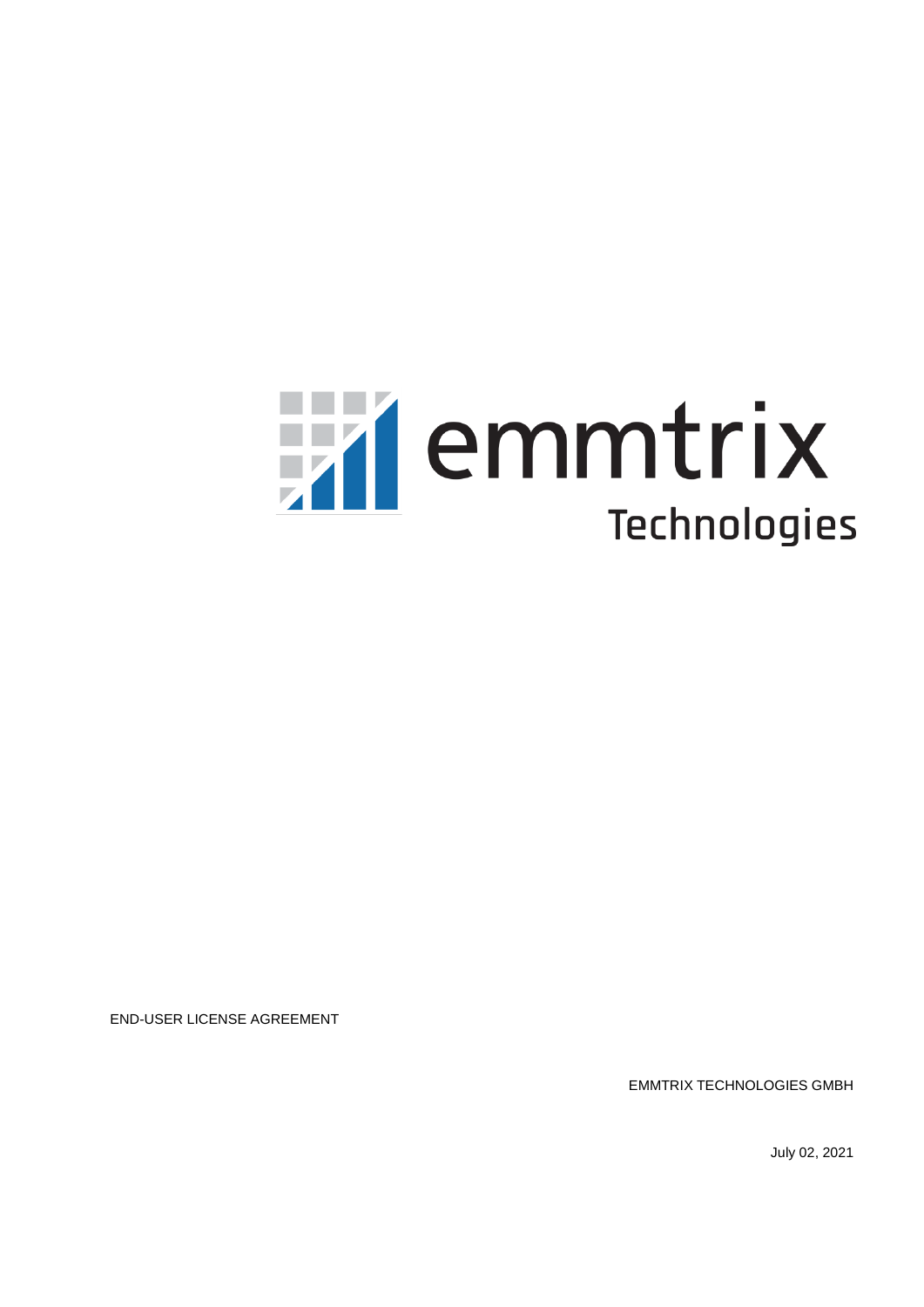#### IMPORTANT INFORMATION – PLREASE READ CAREFULLY

This emmtrix Technologies GmbH end-user license agreement ("EULA") is a legal agreement between You (either an individual person or a legal entity, referred to as "You" herein) and emmtrix Technologies GmbH (later referred to as "emmtrix" herein) to govern Your use of certain software developed and distributed by emmtrix, together with any accompanying documentation (collectively referred to as the "licensed materials" as further defined below). Please read this document carefully before using or registering to use the licensed materials. By using or registering to use the licensed materials, You are agreeing to be bound by the terms of this EULA, including, but not limited to, ownership and grant of license terms in sections 2 and 4, the license restrictions in section 3, the confidentiality provisions in section [5,](#page-6-0) the emmtrix Maintenance provisions (if elected) in section [6,](#page-6-1) and the limitations of liability and disclaimers in sections 8 and 9. The latest emmtrix EULA may be obtained o[n www.emmtrix.com/eula](http://www.emmtrix.com/eula) or by contacting emmtrix at *[contact@emmtrix.com](mailto:contact@emmtrix.com)* for example.

If You do not agree to the terms of this EULA, You may not use or register the licensed materials; in this case return at once any unused licensed materials, to the place where You obtained them and any money paid (if applicable) will be refunded in full. emmtrix, in its sole discretion and in consideration of providing ongoing services to You may amend this EULA upon thirty (30) days' notice to You or by publishing such amendments on the emmtrix website(s).

emmtrix is the sole owner of all intellectual property rights in the licensed materials supplied; software is licensed, not sold, and emmtrix gives You the right to download, install, use or otherwise benefit from the software and the intellectual property rights included only in full accordance with the terms and conditions of this EULA. Use of other, third-party materials and services included in or accessed in connection with the software may be subject to other terms and conditions of said third parties.

The software You have licensed may include technology designed to prevent unauthorized copying. You may not disable or attempt to circumvent such technology. Failure to comply with the process of activating the supplied software or attempting to bypass this process may result in the software being inaccessible to You. Engaging in any activity meant to modify or circumvent any restrictions on unauthorized copying shall result in immediate termination of this EULA, irrespective of the time of discovery of such activities by emmtrix. Any further use of the software or other licensed materials by You subsequent to such termination may expose You to liability for copyright infringement and other claims.

If any provision of this EULA is rendered unenforceable or void under the laws of the jurisdiction in which You reside then such provision shall be treated as not agreed to and severed from the EULA without affecting or modifying the other terms and conditions of this EULA.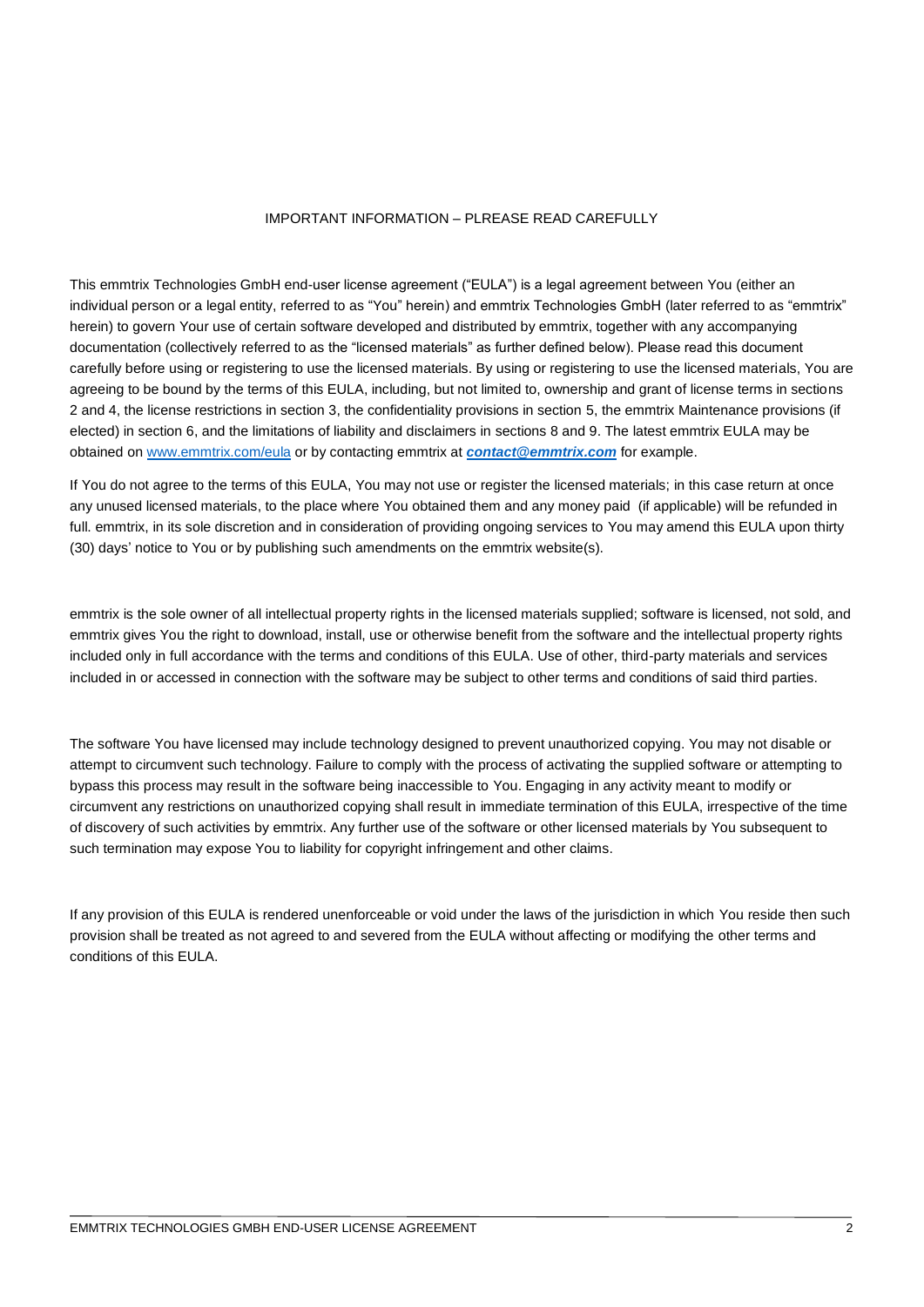## 1. DEFINITIONS

Unless the context otherwise requires, the following expressions will have the following meanings in this EULA:

- 1.1. *emmtrix* means emmtrix Technologies GmbH.
- 1.2. *Bundle*(*d*) refers to when two or more emmtrix Products are supplied together as a single package. When Products are supplied as a Bundle they are deemed a single Product in terms of their usage and transfer. In no event shall You be permitted to install a Bundled Product, in whole or in part, on a computer, physical or virtual, or local area network ("LAN" as further defined below) for which such Bundled Product is not licensed.
- 1.3. *Effective Date* means the commencement date of this EULA with respect to the applicable Licensed Materials, which shall be the date You obtain the Licensed Materials.
- 1.4. *You* means the entity, either individual or company, that is obtaining the Licensed Materials.
- 1.5. *Products* mean any and all emmtrix computer software applications, Libraries or Bonus Technologies that accompany or are hereafter provided pursuant to this EULA, including any associated media, printed materials and electronic documentation. The emmtrix Products also include any software updates, software version upgrades, software configuration upgrades, add-on components, web services and/or supplements that emmtrix may provide to You as part of emmtrix Maintenance Services or as Extensions if You elect to purchase such Services or additional functionality in accordance with this EULA.
- 1.6. *Intellectual Property Rights* means patent, copyright, design rights (whether registered or unregistered), trademarks (whether registered or common law), trade secrets, confidential information and any other form of intellectual property rights.
- 1.7. *Libraries* means compiled computer software development library files supplied as part of the Licensed Materials or in some cases licensed separately as non-refundable Extensions.
- 1.8. *Licensed Materials* means the software, any software extensions and emmtrix Subscription Products (including but not limited to all Bundled Products and Libraries) licensed by and provided to You hereunder. Such Licensed Materials may contain pre-configured software packages or such software packages together with additional Extensions or other functionality supplied as part of Maintenance Services by emmtrix or one of its authorised resellers and distributors.
- 1.9. *LAN* or *Local Area Network* means an interconnected set of computers, all of which are contained within the same geographic site (and not including computers located at other geographic sites, even if part of the interconnected set of computers), upon which any computer software provided as part of the Licensed Materials may run.
- 1.10.*Permitted Use(s)* mean(s) use of the Licensed Materials by You in accordance with Section 2, below, and the other provisions herein.
- 1.11.*Security System* means the methods of enabling any emmtrix Products provided with the Licensed Materials to operate only in accordance with the way they have been licensed by You, and of preventing any circumvention by You of such methods.
- 1.12.*Specifications* means emmtrix's published specifications for the Licensed Materials.
- 1.13. *Continental License* means a multi-user license for use of the Licensed Materials at multiple sites within one geographic continent by a specified number of users. emmtrix refers to continents as North America, South America, Europe, Africa and Asia Pacific. If a Continental License is to be used by You or Affiliates of Yours at different locations all such locations must be designated in the applicable purchase order and invoice.
- 1.14. *Global License* means a multi-user license for use of the Licensed Materials at multiple sites anywhere in the world by a specified number of users. If a Global License is to be used by You or Affiliates of Yours at different locations all such locations must be designated in the applicable purchase order and invoice.
- 1.15.*Single Site License* means a license for use of the Licensed Materials at a single geographic site by a specified number of users. For purposes of a Single Site License, the phrase "geographic site" means a site no greater than a 5 Km radius. Temporary off-site use during travel or in a 'home-office' by an employee of the licensed site is permitted, provided that such employee does not make such software available to others not within the licensed geographic site.
- 1.16. *Temporary off-site use* means use of the licensed materials by You at a for You non-licensed site.: This must a) be temporary and time-limited; b) in no event lead to any non-authorised use of licensed materials like create additional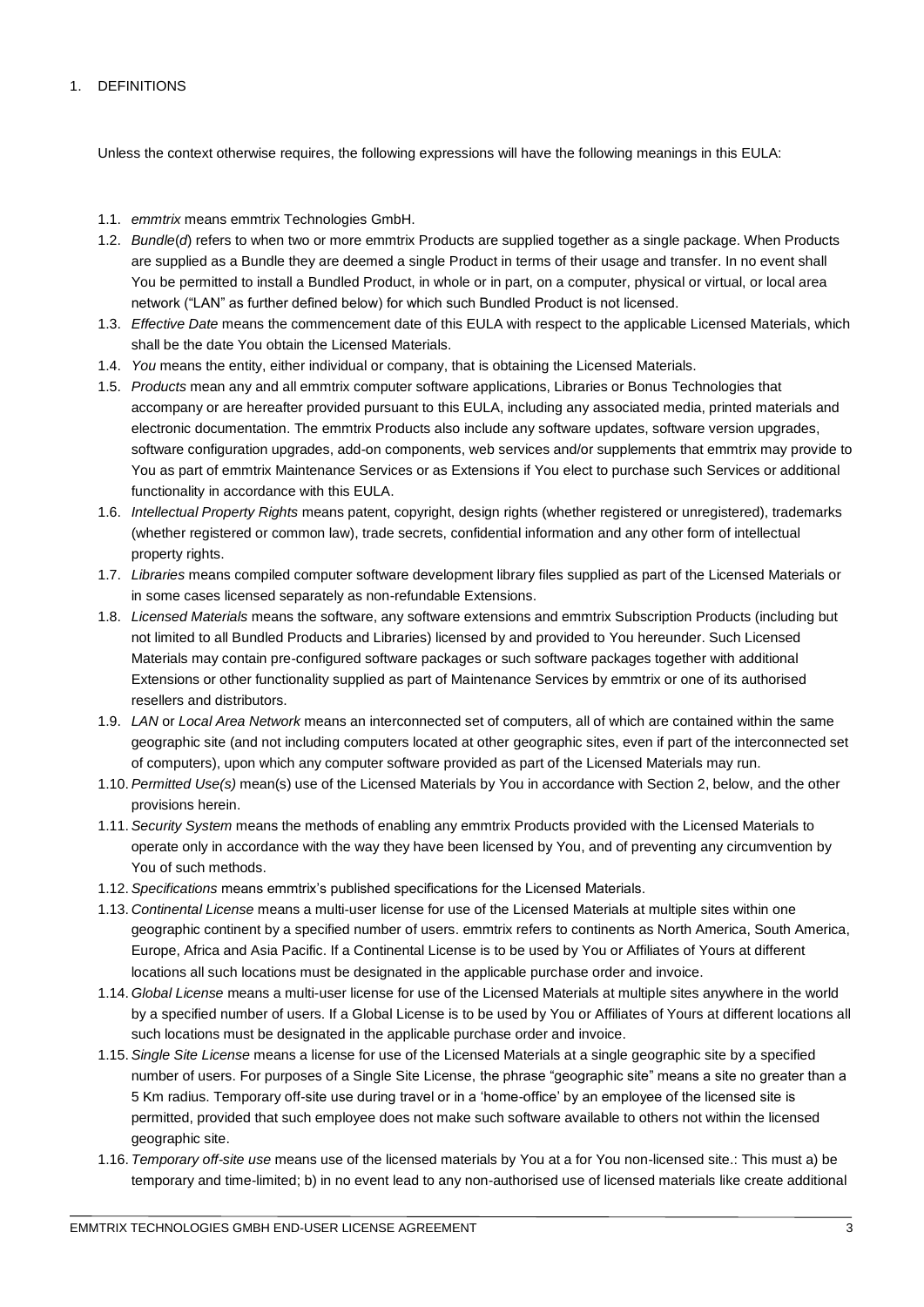copies, provide access in any way to an additional copy of the Licensed Materials c) in no event allow ongoing use of the Licensed Materials by any third party, except as may otherwise be allowed herein; and d) in no event compromise or disclose emmtrix's confidential and trade secret information.

- 1.17. *emmtrix Maintenance* means an annual, non-refundable purchase decision by You to obtain the following from emmtrix or one of its resellers and distributors during the time period purchased: emmtrix product updates, product fixes, product enhancements and improvements to software reference information for the software licensed by You and support for the Licensed Materials through emmtrix's support facilities. emmtrix may withdraw any feature or portion of emmtrix Maintenance or any software previously subject thereto from further development, fixes or enhancement upon ninety (90) days' notice to You or posting of such changes on the emmtrix website(s).
- 1.18.*An Academic Use License* is one that: (i) in the case of employees (faculty and academic staff) performing software administration, teaching, and non-commercial, academic research for You only in their ordinary course as Licensee's employees; and (ii) in the case of enrolled students, meeting classroom requirements of courses and study offered by You or one of Your employees. Students no longer enrolled will lose their use of any licensed material with expiry of their student status. Any commercial use of academic licences is expressly prohibited, be this part or full-time.
- 1.19.A *Time-Limited License* is any of the above-defined licenses but for a limited time only. All Time-Limited Licenses are non-refundable. Any Time-Limited License may be renewed by You for additional periods of time after purchasing from emmtrix or its resellers and distributors the appropriate renewal.
- 1.20.*Extensions* means additional software, features or functionality, or packages and bundles thereof, that You may license from emmtrix or that in some cases may be supplied as part of emmtrix Maintenance to extend the capabilities of any of the emmtrix Products that You have licensed, such as Libraries or additional functionality or analytical capacity.

# *2.* OWNERSHIP AND GRANT OF LICENSE

- 2.1. Ownership. The Licensed Materials are licensed to You, not sold. The Licensed Materials are the sole property of emmtrix and/or its licensors and are protected by all applicable Intellectual Property Rights and contract laws. In accepting this license, You acknowledge that all Intellectual Property Rights in the Licensed Materials are and will remain the sole property of emmtrix and/or its licensors. Nothing contained in this EULA will be construed as granting You by implication, estoppel or otherwise any ownership, license or other right except the licenses and rights expressly granted to You in this EULA or as provided by law.
- 2.2. Terms of License Granted. Upon payment of the applicable license fees, emmtrix hereby grants to You a nonexclusive, non-transferable license to:
	- 2.2.1. Use the Licensed Materials, solely for the creation, design, simulation, implementation of C code or parallelised C code, subject to all of Permitted Uses and the user number, geographic and other restrictions set forth in this EULA as they apply to the types of license(s) You have purchased from emmtrix.
	- 2.2.2. Make, have made, use, sell or otherwise distribute C code or parallelised C code developed from the Licensed Materials or, in Your discretion, incorporating all or any portion of the Libraries, on a worldwide basis to Your customers.
- 2.3. Intentionally left blank
	- 2.3.1. Intentionally left blank
	- 2.3.2. Intentionally left blank
- 2.4. Restrictions on Use. This EULA grants You the right to install and use the Licensed Materials in accordance with the terms under which You have licensed the Licensed Materials from emmtrix. Notwithstanding the foregoing, emmtrix permits You to make a Temporary Use of the Licensed Materials so long as such use does not result in the use of more copies of the Licensed Materials than You are permitted to use at any given time, if Your license is so restricted hereunder. In the event that You desire to expand or extend Your use, or to migrate to different Products or functionality within any such Products You must notify emmtrix prior to any such expanded or extended use and arrange for the licensing of the applicable Licensed Materials.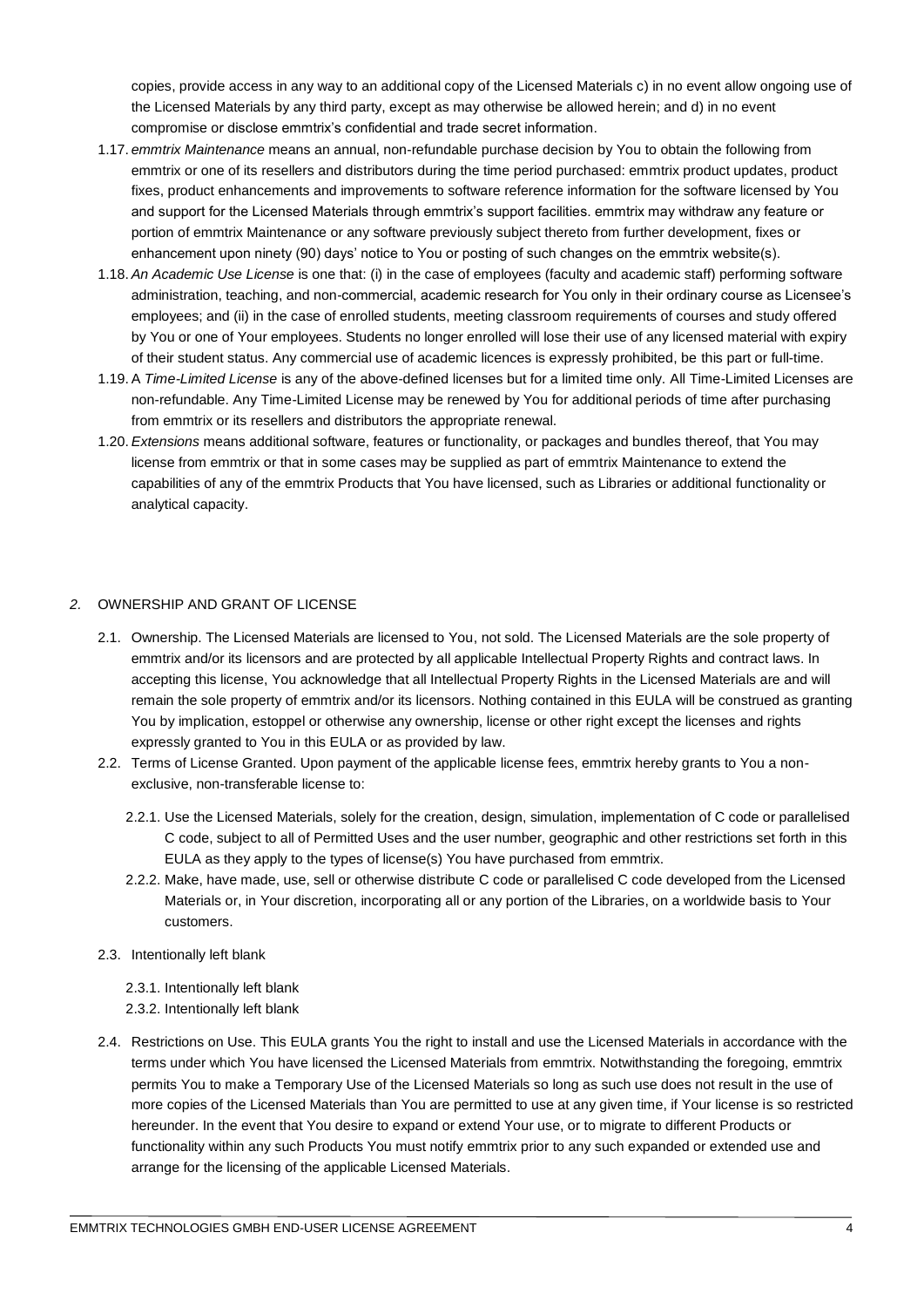#### 2.4.1. In no event shall You:

- a) allow any of Your affiliates, subsidiaries or divisions, any portion of Your business located at a different geographic site, or third parties, to copy, have access to or use any portion whatsoever of the Licensed Materials unless You have licensed the Licensed Materials on a basis that would permit such use;
- b) allow any third party to have access to or use any portion whatsoever of the Licensed Materials, unless such access or use is in connection with a Temporary Use by You in carrying out a legitimate business purpose that does not otherwise violate the terms of this EULA, including but not limited to the restrictions on number of users, if such restrictions apply to Your license hereunder;
- c) make copies of the Licensed Materials for use by any of Your other affiliates, subsidiaries or divisions, or by any third party;
- d) allow more than the number of permitted persons to access and use the Licensed Materials at any one time, (whether involving a single license or a license that allows multiple users), including any Temporary Uses;
- e) allow persons not covered by the geographic scope of Your licenses to use the Licensed Material on a "floating" or other basis; or
- f) using the Licensed Materials in any way that is not in compliance with Permitted Uses.
- 2.4.2. In the event that You have licensed the Licensed Materials for use in connection with a single computer (nodelocked licence), You may install, and use only a single copy thereof at any given time, and said copy may be used only by You; provided, however, that if You have licensed the Licensed Materials for use on a single computer (node-locked licence):
	- a) You may, upon Your express request and for an additional home licence creation fee, install a second copy of the Licensed Materials on a home computer solely for use in connection with, and governed by, the License granted herein, so long as such copy is never used simultaneously with the original copy; and
	- b) You may make a back-up, archival copy thereof that You shall install and use only in the event the original copy of the Licensed Materials is lost, corrupted or in some other way made unavailable other than through use or possession by another person.
- 2.4.3. In the event that You have licensed the Licensed Materials on a floating type licence, this EULA allows as many persons employed or hired as contractors (so long as such contractors have entered into an appropriate form of confidentiality agreement) by You to simultaneously use the Licensed Materials as are permitted under the license obtained from emmtrix (number of seats and geographic spread licensed). At no time shall You permit the number of persons that may access and/or use the Licensed Materials to exceed the number of persons for whom You have licensed the same, including in connection with any Temporary Use. You understand and agree that such use beyond that licensed hereunder, whether by allowing excess persons to use the Licensed Materials or otherwise, shall constitute not only breach of this EULA, but violation of national and international copyright and patent laws.
- 2.4.4. You may increase the number of persons or sites permitted to use the Licensed Materials at any one time, or the features and functionality of Your Licensed Materials through Extensions or otherwise, by purchasing from and paying emmtrix or its resellers and distributors additional license fees in accordance with the thenapplicable pricing, provided that such additional persons in no way access or use the Licensed Materials, or the additional functionality, prior to any such additional license fees being paid by You. In the event that any provision of this EULA is breached by You, the license granted herein shall automatically terminate, without further action by emmtrix and whether or not You abide by such termination. Failure of emmtrix to learn about any such breach shall not constitute a basis for You to assert that You are not in breach hereof, or that emmtrix has acquiesced in such breach.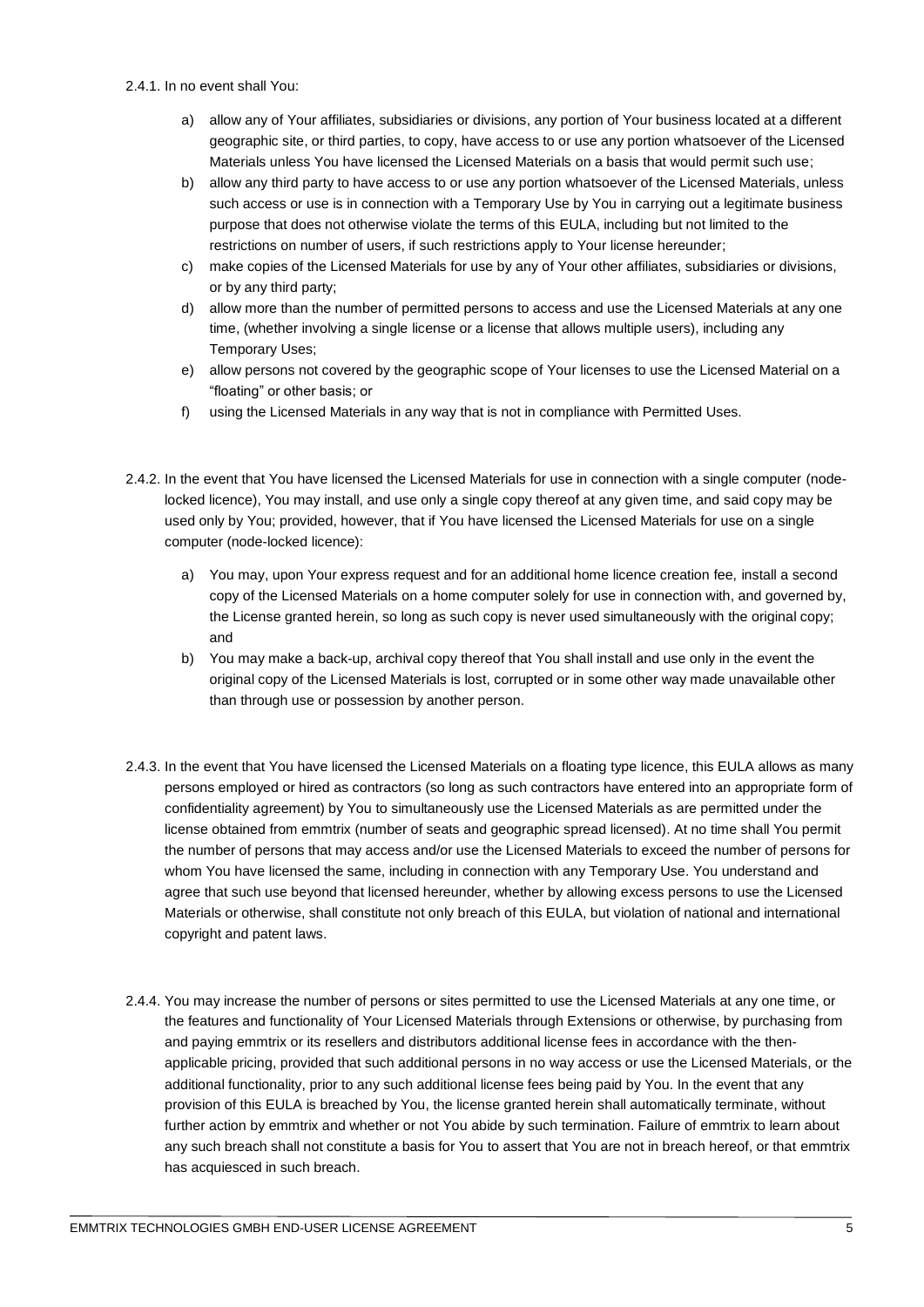## 3. FURTHER RESTRICTIONS ON USE, DISCLOSURE; THIRD-PARTY LICENSE RIGHTS

- 3.1. No Standalone Use of the Licensed Materials. In no event shall You be permitted to sell, license or otherwise commercialize the Licensed Materials as standalone products. You may include Libraries only within Licensed User Products.
- 3.2. No Assignment or Sharing. In no event shall You disclose, transfer, assign, publish, distribute, provide in a service bureau, rent, lease or in any other way make available to any other person the Licensed Materials or any part thereof without the prior written consent of emmtrix.
- 3.3. No Copying, Reverse Engineering or Circumvention. Except where limited by local law, You understand and agree that in no event shall You make unauthorized copies of, decompile, reverse engineer, disassemble, modify, or otherwise reduce the Licensed Materials or any portion thereof to human-perceivable form, or disclose to any third person any portion of the Licensed Materials in human-perceivable form. You may not modify the emmtrix Products provided with the Licensed Materials so as to circumvent any restrictions on use afforded by the emmtrix Security System supplied with such Products no matter what the mechanism for such circumvention, including but not limited to any virtualization method or any method not yet devised. Nothing included in this EULA (including this Section 3.3) shall limit any non-waivable right to decompile the licensed software that You may enjoy under mandatory law. For example, if You are located in certain member states of the European Union (EU), You may have the right upon certain conditions specified in the applicable law to decompile the software if it is necessary to do so in order to achieve interoperability of the Software with another software program, and You have first asked emmtrix in writing to provide the information necessary to achieve such interoperability and emmtrix has not made such information available. In addition, such decompilation may only be done by You or someone else entitled to use a copy of the software on Your behalf. emmtrix has the right to impose reasonable conditions before providing such information. Any information supplied by emmtrix or obtained by You, as permitted hereunder, may only be used by You for the purpose described herein and may not be disclosed to any third party or used to create any software which is substantially similar to the expression of the software or used for any other act which infringes emmtrix's or its licensors' copyright rights.

You may not remove, obscure or change in any way any trademark, logo, legal and / or proprietary notices within the software, the documentation or any copies thereof.

- 3.4. You may not at any time provide access to the emmtrix Products via a web or network application, except as permitted in section 2 of this EULA.
- 3.5. You may not republish the Documentation that comes with the emmtrix Products, except as is necessary for the licensed use.
- 3.6. You may not purchase the licence with the express or sole purpose of passing this licence on to a Third Party, unless expressly permitted by emmtrix.
- 3.7. Restrictions on Disclosure. You may not provide, disclose or in any other way make available to others, including but not limited to Your affiliates, subsidiaries or divisions (unless You have licensed the Licensed Materials in such a way as to permit such use or in connection with a permitted Temporary Use), or any third parties, any of the Licensed Materials without the prior written permission of emmtrix.
- 3.8. Third-Party Licenses. THE LICENSE RIGHTS GRANTED IN THIS EULA ARE TO THE LICENSED MATERIALS DEVELOPED SOLELY BY OR FOR EMMTRIX. YOU UNDERSTAND AND AGREE THAT THE LICENSED MATERIALS MAY CONTAIN COMPUTER SOFTWARE AND INTELLECTUAL PROPERTY BELONGING TO THIRD PARTIES, AND THAT THE LICENSE TO SUCH THIRD-PARTY COMPUTER SOFTWARE AND INTELLECTUAL PROPERTY EXTENDS ONLY TO THEIR USE FOR DEVELOPMENT PURPOSES. YOU UNDERSTAND AND AGREE THAT IT IS YOUR SOLE OBLIGATION AND RESPONSIBILITY, AND IN NO EVENT EMMTRIX'S OBLIGATION OR RESPONSIBILITY, TO DETERMINE WHAT, IF ANY, THIRD-PARTY LICENSES YOU MUST OBTAIN IN CONNECTION WITH SUCH THIRD-PARTY COMPUTER SOFTWARE OR INTELLECTUAL PROPERTY. IN THE EVENT YOU DESIRE TO DISTRIBUTE COMMERCIAL PRODUCTS THAT INCORPORATE OR ARE BASED UPON SUCH THIRD-PARTY COMPUTER SOFTWARE AND/OR INTELLECTUAL PROPERTY, YOU AGREE TO INDEMNIFY, DEFEND AND HOLD EMMTRIX, AND EMMTRIX'S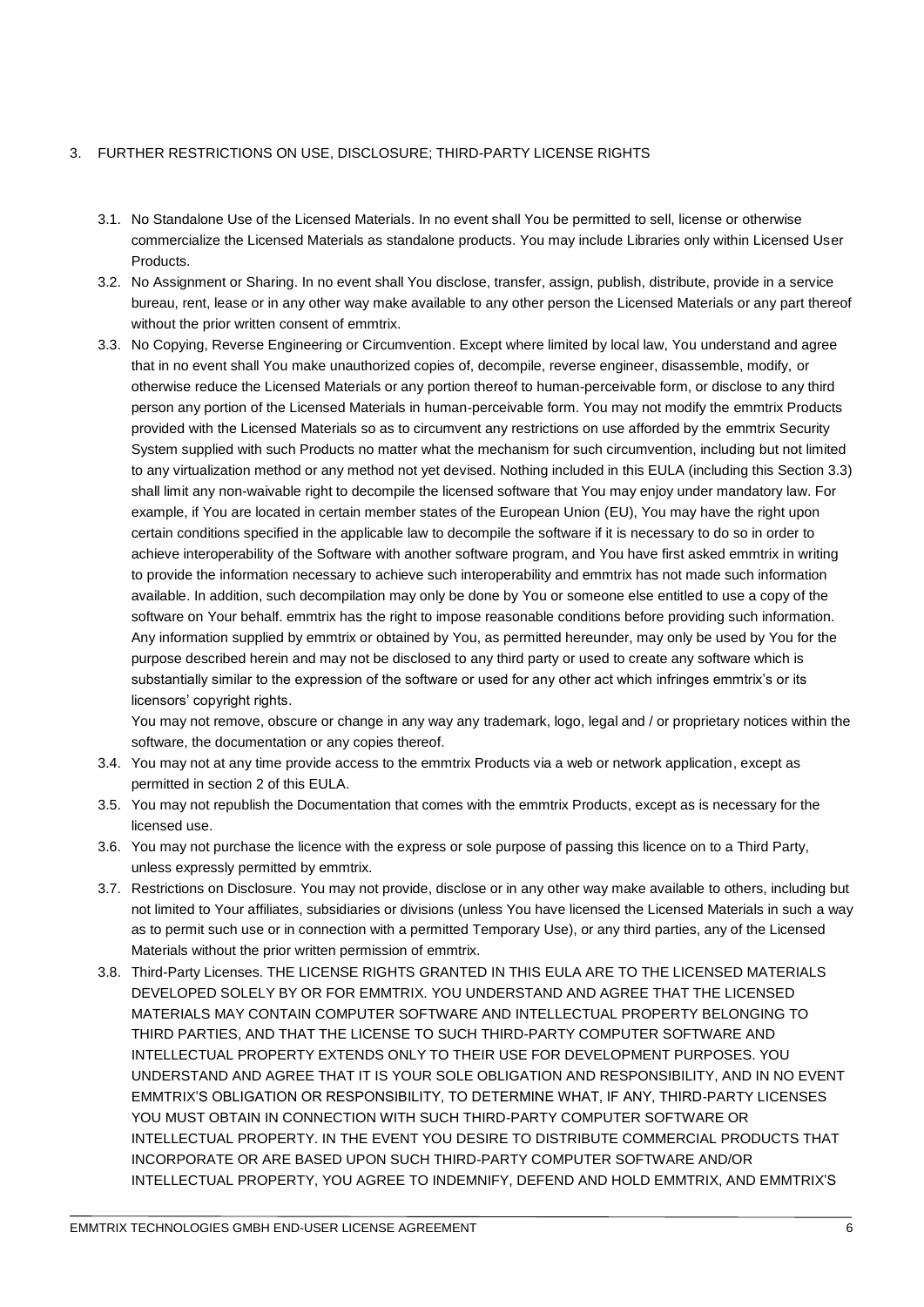FOUNDERS, EMPLOYEES, SUBSIDIARIES, AFFILIATES, RESELLERS AND DISTRIBUTORS COMPLETELY HARMLESS FROM ANY AND ALL LIABILITY, INCLUDING BUT NOT LIMITED TO ATTORNEYS' FEES AND EXPERTS' FEES, ASSOCIATED IN ANY MANNER WITH YOUR FAILURE TO OBTAIN OR PROPERLY MAINTAIN ANY SUCH REQUIRED THIRD-PARTY LICENSES.

- 3.9. Indemnification for Specified Applications. In the event that You use the Licensed Materials in connection with one or more of the following applications You shall indemnify, defend and hold emmtrix and its officers, employees, subsidiaries, affiliates, and distributors harmless against all claims, costs, damages, expenses, and reasonable attorney fees arising out of, directly or indirectly, any claim of personal injury, death, or other damages associated with such unintended or unauthorized use, even if such claim alleges that emmtrix was negligent regarding the design of the Licensed Materials: the operation of weapons, weapons systems, nuclear installations, means of mass transportation, aviation, life-support computers or equipment (including resuscitation equipment and surgical implants), pollution control, hazardous substances management, or for any other application in which the failure of the Licensed User Products could create a situation where personal injury or death may occur.
- 3.10. Compliance Certification. During the term of this Agreement emmtrix shall have the right to request that You provide within thirty (30) days of receipt of emmtrix's written request sufficient documentation to support, and certification of, use of the Licensed Materials in compliance with this EULA's terms and conditions.

## 4. INTELLECTUAL PROPERTY RIGHTS

You acknowledge that all Intellectual Property Rights in the Licensed Materials are and will remain the sole property of emmtrix or its licensors. Nothing contained in this EULA will be construed as conferring by implication, estoppel or otherwise upon You any ownership, license or other right except the licenses and rights expressly granted herein to You. Inclusion of any Libraries within Licensed User Products in no way confers upon You any ownership or other rights in such Libraries, or in any derivative works thereof.

## <span id="page-6-0"></span>5. CONFIDENTIALITY

You acknowledge and agree that the Licensed Materials and all other information provided to You by emmtrix or its resellers and distributors under this EULA are to be held by You in confidence, and are not to be disclosed except as permitted by this EULA. You acknowledge and agree that the Licensed Materials constitute the trade secrets and proprietary information of emmtrix and/or third parties. You agree that You shall make the Licensed Materials available only to Your employees or to consultants/independent contractors who are not working for any competitor of emmtrix and who have entered into a confidentiality agreement with You sufficient to protect emmtrix's Intellectual Property Rights in the Licensed Materials. You agree to use sufficient safeguards to ensure the confidentiality of emmtrix's Licensed Materials, and in no event less than the standard of protection used generally in the semiconductor or EDA industry for similar materials.

## <span id="page-6-1"></span>6. EMMTRIX MAINTENANCE SERVICES

6.1. emmtrix and/or its resellers and distributors offer emmtrix Maintenance Services on a yearly, non-refundable basis or on an extended basis if specifically purchased by You. If You elect to purchase the emmtrix Maintenance Services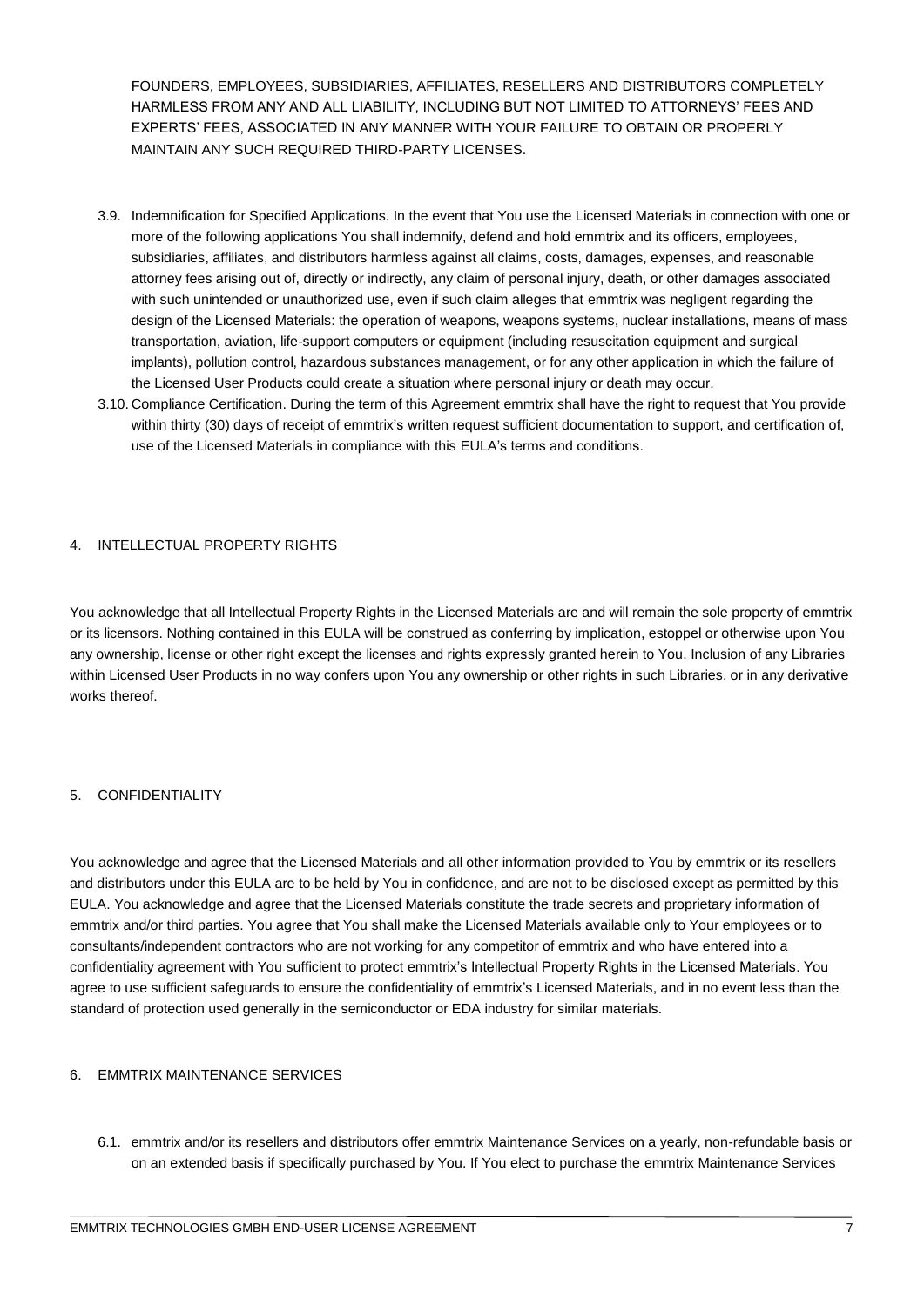as part of Your initial license of Licensed Materials, at a later date, or through the renewal process (existing customers) such election shall be in accordance with the terms and conditions in this Section 6.

6.2. If You purchase Maintenance Services at any time, You agree to provide emmtrix and/or its applicable distributor or reseller with the following information: (a) current contact information which You agree to keep current if it changes during the term of this EULA; and (b) the period of time for which You are purchasing emmtrix Maintenance Services. Once You purchase Maintenance Services, Your access to such Services can be renewed on a yearly basis (or a longer term if You have negotiated that with emmtrix) if You make an affirmative election to do so. In the event that You elect not to renew the Maintenance Services Your access to Maintenance Services shall cease as of the expiration date.

## 7. TERM; TERMINATION

This EULA will commence upon the Effective Date and will remain effective either: (a) for the period of time for which You have licensed the Licensed Materials, if You have done so on a time-limited basis or (b) until terminated, if You have licensed the Licensed Materials on a perpetual basis. Time-Limited Licenses may expire or be terminated without terminating other licenses granted to You herein. You may terminate this EULA at any time by destroying the Licensed Materials and all copies thereof. This EULA will terminate immediately without notice from emmtrix if You breach any material provision of this EULA, whether You have licensed the Licensed Materials on a time-limited or perpetual basis, provided that any payment obligations accruing prior to such termination will remain due and owing. Upon termination of this EULA, the licenses, rights and covenants granted hereunder and the obligations imposed hereunder will cease, except as otherwise expressly provided for herein, and You will destroy the Licensed Materials, including all copies and all relevant documentation. The provisions of all sections which by their nature would survive the termination of this EULA shall so survive and You shall be obligated to perform in accordance therewith.

#### 8. LIMITED WARRANTIES AND DISCLAIMER

Subject to Section 9 as modified for Licensed Materials that are purchased in certain member states of the EU, emmtrix excludes all warranties only to the extent permitted by the law therein; liability for any breach of warranty is excluded except when due to emmtrix's gross negligence or intentional misconduct. A claim for damages arising from a defect in the Licensed Materials is only permissible if emmtrix fraudulently conceals such defect but in all cases subject to any statutory claims afforded to You by local law.

## 9. LIMITATION OF LIABILITY

emmtrix's statutory liability for damages shall be limited as follows: (a) In the case of intentional conduct or gross negligence by emmtrix its liability shall be unlimited for all resulting damage; (b) in the case of ordinary negligence emmtrix's liability shall be unlimited in the case of injury to life, limb or health; (c) emmtrix shall be liable only up to the amount of damages as typically foreseeable at the time of entering into the license agreement in respect of damages caused by a slightly negligent breach of a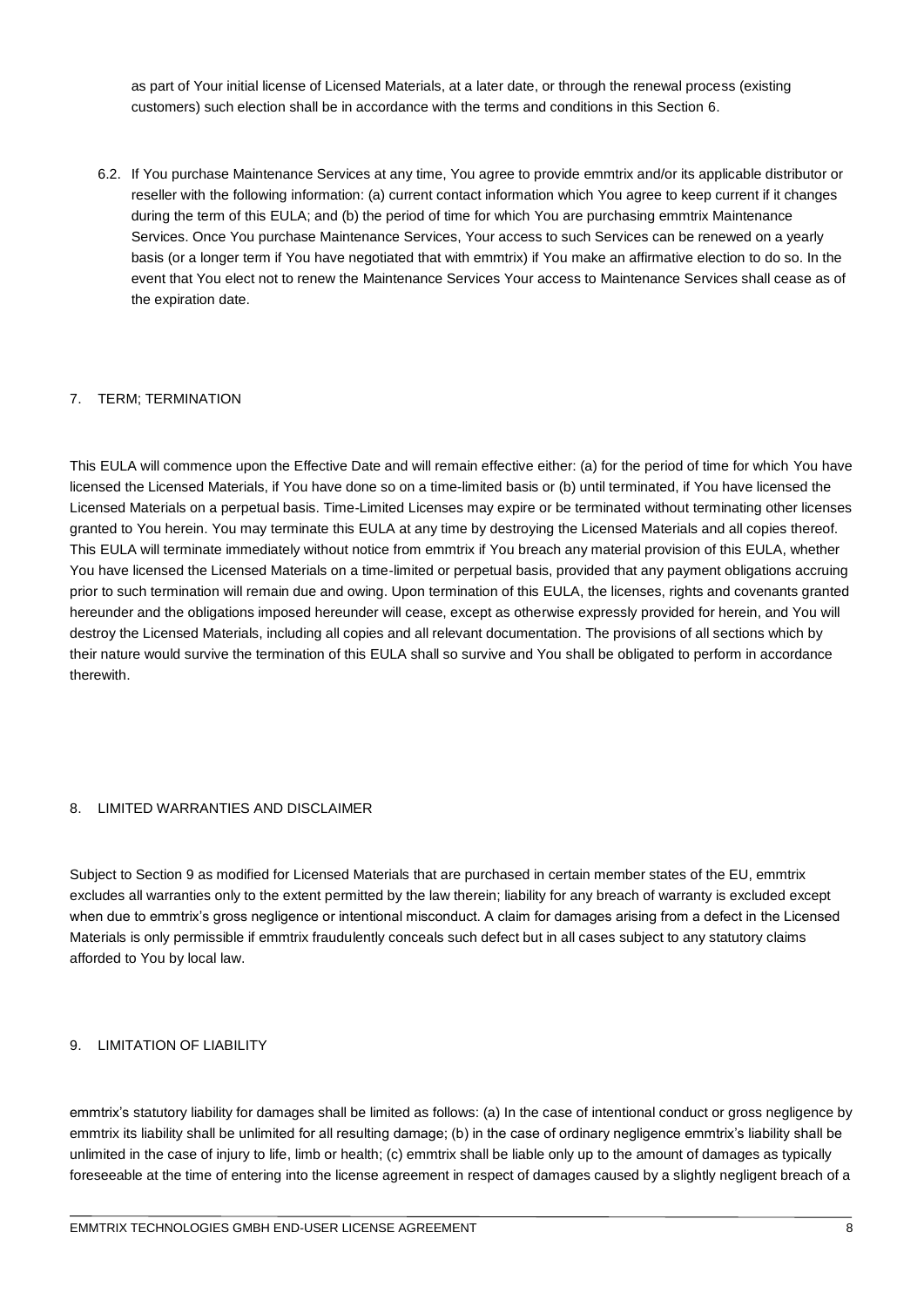material contractual obligation; and (d) emmtrix shall not be liable for damages caused by a slightly negligent breach of a nonmaterial contractual obligation. The aforesaid limitation of liability shall not apply to any mandatory statutory liability, in particular, to liability under the German Product Liability Act, liability for assuming a specific guarantee or liability for culpably caused personal injuries. You are required to take all reasonable measures to avoid and reduce damages, in particular to make back-up copies of the licensed software and Your computer data subject to the provisions of this EULA.

# 10. EXPORT RESTRICTIONS

Depending upon the jurisdiction in which the Licensed Materials are licensed or Maintenance Services are used, this EULA may be subject to certain government export and other restrictions, and You shall comply with all applicable laws in connection therewith. You agree that You will not export or re-export the Licensed Materials, reference images or accompanying documentation or use the emmtrix Maintenance Services in any form without the appropriate governmental licenses. Failure to comply with this provision is a material breach of this EULA and shall result in the automatic termination of this EULA, whether or not emmtrix is aware of the same at the time.

## 11. ASSIGNMENT

Except as otherwise set forth herein, neither this EULA, nor any interest herein or part hereof, will be transferable or assignable by You or, by operation of law or otherwise, without emmtrix's prior written consent, and including whether such transfer or assignment is by operation of law, agreement of merger, sale of assets or otherwise. emmtrix may assign, transfer or delegate any of its rights or obligations hereunder to any affiliated or subsidiary company of emmtrix or any company acquiring all or substantially all of the assets of emmtrix Technologies GmbH.

## 12. GOVERNING LAW

This EULA shall be governed by the laws of Germany without reference to conflict of law or choice of law principles or decisions. Nothing in this EULA will be interpreted or construed so as to limit or exclude the rights or obligations of either party (if any) as to which it is unlawful to limit or exclude under the relevant national laws and, where applicable, the laws of any Member State of the European Union which implements the relevant European Communities Council Directives.

## 13. GENERAL

13.1. Unenforceability. If for any reason a court of competent jurisdiction finds any provision of this EULA, or portion thereof, to be illegal, prohibited, void or unenforceable for any reason, that provision of the EULA shall be replaced to